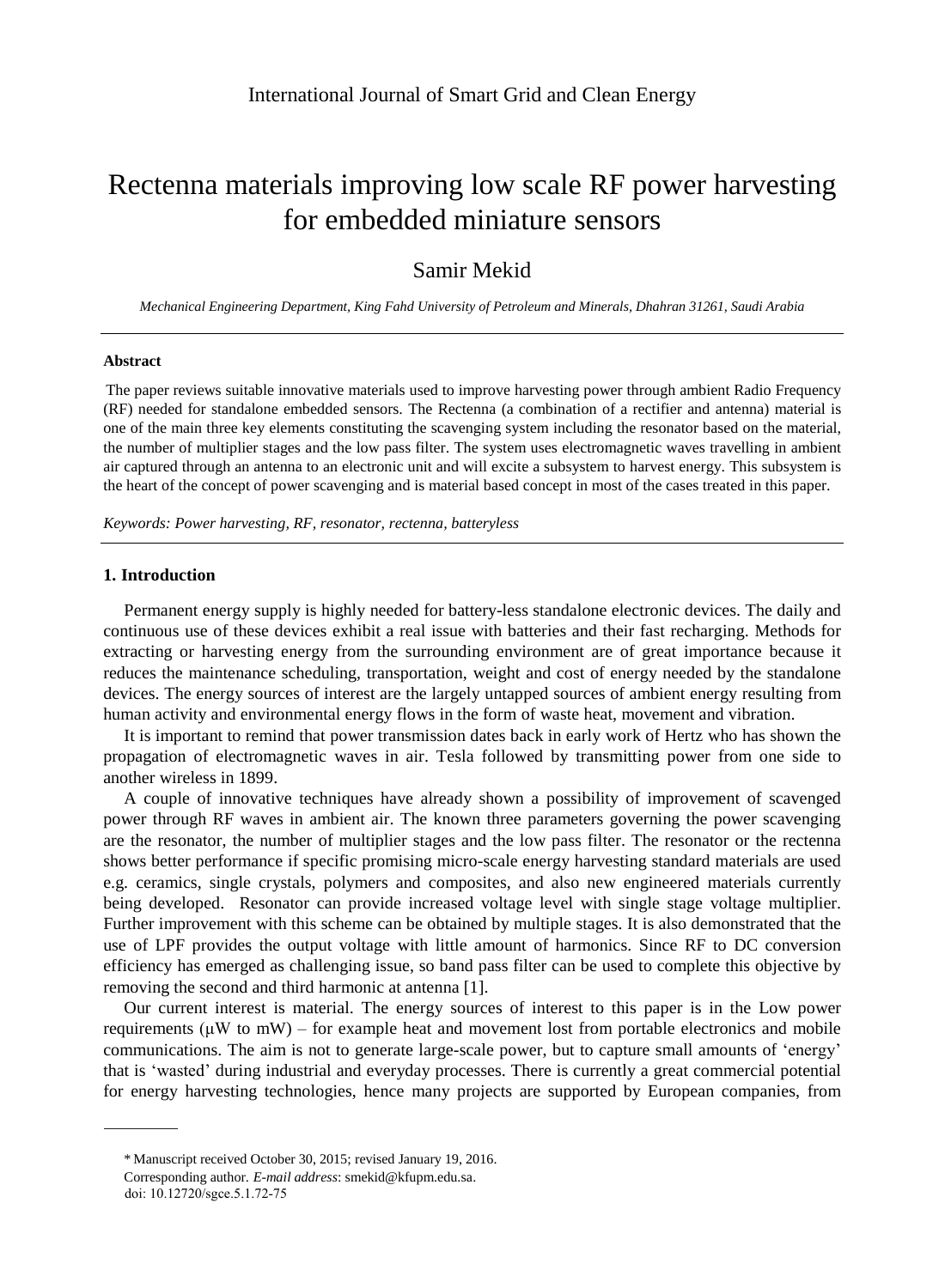automotive to electronics manufacturers as well as European framework 7 programmer [2], [3]. It important to note the amount of harvested power has very low density power ranging from 0.1  $\mu$ W/cm3 to 0.001 mW/cm3. Fig. 1 shows measured GSM-900 power density levels.



Fig. 1. Measured GSM-900 peak power density levels as a function of distance to the nearest base station. IC=Inner City, OC=Outer Country, IR=IndustRial area, ST=Small Town, R=Rural or country-side are. a: 0=outdoor on the ground, I=outdoors on roof, terrace or balcony, 2=indoors, close to windows, 1.5m or less, 3=indoors, not close to windows [4].

## **2. Types Materials Used in RF-Based Energy Harvesting**

Several promising micro-scale energy harvesting standard materials are used e.g. ceramics, single crystals, polymers and composites, and also new engineered materials currently being developed. Microand nano-scale Metal Insulator-Metal (MIM) tunnel diodes are being developed [5] to provide half-wave rectification as part of a "rectenna" energy harvesting system, which includes a radiation-collecting antenna, a rectifying MIM tunnel diode, and a storage capacitor. High-frequency MIM tunnel diodes for power rectification were designed, fabricated and characterized. Planar Pt/TiO<sub>2</sub>/Ti stacks are being fabricated to create a diode with highly asymmetric I-V characteristics that has a very low threshold voltage. A MIM tunnel diode is composed of two conductive metal layers separated by a very thin dielectric, and operates on the principles of thermionic emission and quantum tunneling Preliminary results exhibit asymmetric I-V characteristics with threshold voltages of less than 700 mV. Initially this MIM was a poor resistive element because of fabrication issues.

Single and multi-walled carbon nanotube-based technology for radio frequency [6] switch working in the range of 40–60 GHz and fulfilling the specifications were exploited. The first processed component had an operating voltage of 14 V for an ohmic contact in a Nano-Electro Mechanical System (NEMS) tweezer design. High Frequency Simulation Software (HFSS) RF-simulation on an innovative NEMS geometry shows encouraging results with transmission ratios between "on" state and "off" state up to 34% for ohmic-contact switch and 25% for a capacitive-contact switch.



Fig. 2. a) principle of ZnO with two metal electrode in equilibrium and stretched, b) high output nanogenerator using integration of millions of nanowires transferred to polymer substrate. c) output of 2V and 100 nA are obtained.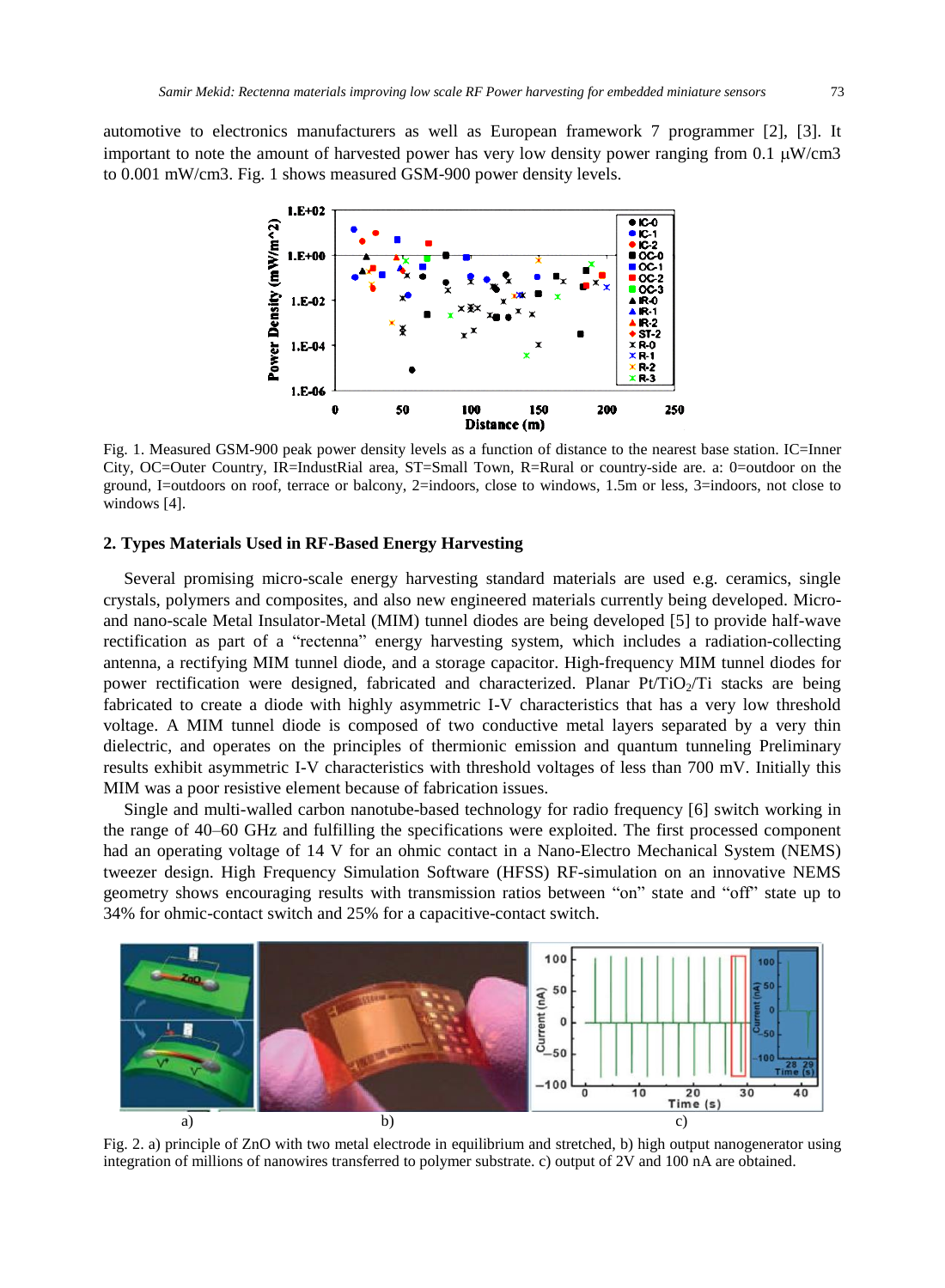Piezoelectric cantilever [7], [8] is used to induce strain via RF signal propagation. Hence, when a piezoelectric cantilever is subjected to RF propagation field, an alternating current is induced in the piezoelectric cantilever causing mechanical movement. Hence, maximum effect is achieved when RF frequency matches the resonant frequency of the cantilever. When a voltage signal of 10 Vpp propagates in the line it sets an alternating current in the actuator electrodes. The effect of piezoelectric material was also exploited in ZnO nanowires laterally bonded on a flexible substrate (Fig. 2). One of the unique advantages of ZnO is that all of the nanowires grow along the *c* -axis (i.e., in the polar direction) and are uni-axially aligned. Once the wires are strained, a macroscopic piezo-potential is created, which can drive a flow of electrons, thus converting mechanical energy into electricity.

On another application [9], RF waves are received from a mobile phone and rectified to generate a DC voltage by a rectenna (a rectifying circuit with an antenna). The layered rectenna is photo-etched from copper-clad FR4 material [10], which allowed for a fast realization of the product. To model the dc output voltage, the incident power received by the patch antenna is measured for a fixed transmit-receive setup. This data is used in the model to predict the dc output voltage of the rectenna. The dc output voltage is predicted and measured in Fig. 3. The system was fabricated with 0.6 \_m-CMOS technology, and can supply well-regulated 4.0 V/1mA DC power to the load for 10 ms periodically.



Fig. 3. DC output voltage of the stacked rectenna. Measurement (solid) and model (dash).



Fig. 4. a) Nanorods grown on, b) current received from  $2x2 \text{ cm}^2$  based on concept in c).

ZnO is also used to generated power as follows [11]. An optimal Radio Frequency (RF) sputtering process (sputtering power, sputtering time, and target type) to grow a ZnO seed layer on an Indium Tin Oxide (ITO) glass followed by the hydrothermal growth of a well-aligned perpendicular ZnO nanorod array for the fabrication of a piezoelectric nanogenerator Fig. 3. The change in nanorod morphology, crystallinity, orientation, growth rate, diameter, length, and number density of ZnO nanorods were controlled by modifying various processing parameters. A prior seeding of ZnO nanoparticle with good wurtzite structure and with preferred orientation along the (002) direction of the crystal is critical for the